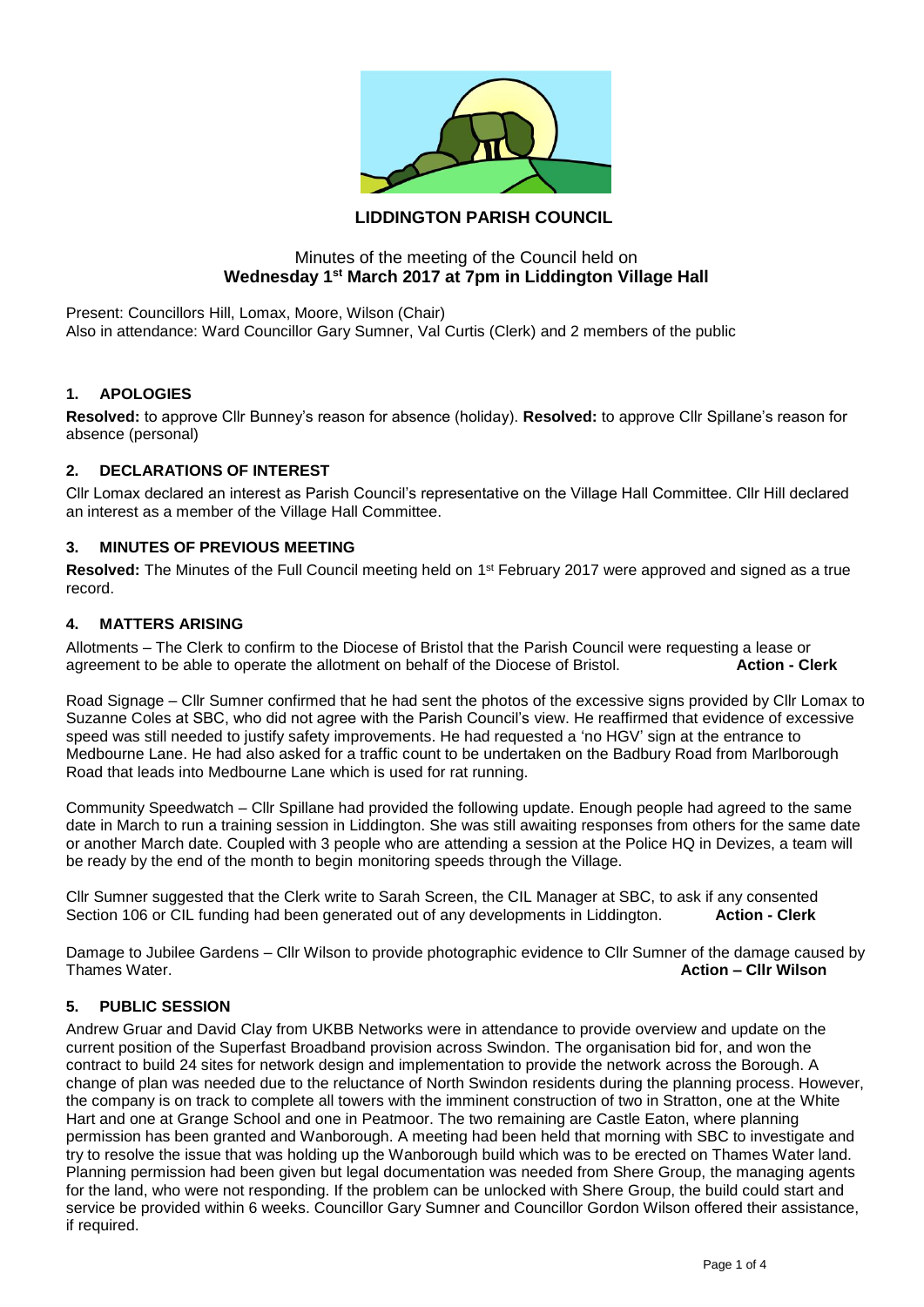# **6. CLERK'S REPORT**

Members noted the Clerk had received responses about the following that had been dealt with under the Public Session and Matters for Consideration:

Allotments - Emily Wilson, Diocese of Bristol confirmed via email on 15th February that Arthur Witchell, the Land Agent would make contact soon. Arthur had met with Jane Howes and Fiona Nelson in February 2015 to discuss a plan for the allotments to have an official administrator – should this be moved forward?

Robert Buckland**-** A reply from Robert Buckland had been received in response to a letter asking for his help with the stall in the provision of Superfast Broadband confirming his support and assistance

**Annual Internal Audit -** Quote information schedule form has been completed and submitted to Auditing Solutions Ltd.

**Road signage -** Suzanne Coles has confirmed that SBC are not in the position to consider match funding for an additional 30mph speed reminder sign at the bottom of Purley Road. Westcotec Ltd are the preferred suppliers. For purchase and installation, a budget should be considered of up to £3,500 (exc. VAT).

### **7. PLANNING MATTERS**

**(a) Application:** S/HOU/17/0156

**Location:** Church View, Bell Lane, Liddington, SN4 0HE **Proposal:** Erection of a single storey side extension to create a self-contained annex **Resolved:** that the following comments be submitted:

The dwelling should be ancillary to the main accommodation The Parish Council is in full agreement with the Highways Officer in relation to the provision of parking spaces

**Application:** S/HOU/17/0207 **Location:** Parsonage Close, Medbourne Lane, Liddington, SN4 0EY **Proposal:** Erection of two storey front, side and rear extensions **Resolved**: that the following comments be submitted

 Access to this property is considered to be an issue. There is also concern over access for construction traffic. The Parish Council requests that a construction traffic management plan is put in place to ensure that the rush hour periods are avoided.

**(b)** It was noted that the following applications had been granted permission:

S/16/2221/TB – 6 The Street – Demolition of existing dwelling and erection of 2no. detached dwellings and associated works. (Variation of condition 17 from previous permission S/16/1097 regarding approved drawings.

S/16/2196/IH – The Cooperative Childcare, GWH – erection of a single storey extension

### **8. WARD COUNCILLOR REPORT**

NEV – Thames Water have confirmed that they are not in a position to provide water and sewerage construction works for two years from the signing of an agreement with developers.

Bridge Strategy Draft SPD – comments to be made by 3<sup>rd</sup> April. Key concerns are covering the costs and ensuring they are index linked and kept up to date.

Green Infrastructure Draft SPD – Question over deliverability of community forest between the NEV and Wanborough. No public green space identified for casual use for 8,000 -10,000 homes

Archaeology – due to Redlands Footpath being deemed a Roman road it cannot be dug or hedges removed which is creating an issue.

Transport report is being worked on by Atkins who are currently looking at Commonhead roundabout. Traffic solutions are needed for Liddington, Wanborough and Bishopstone.

Swindon Museum and Art Gallery will be holding a display of local finds in July – further details to follow.

### **9. VILLAGE MATTERS**

**(a) To agree tasks for the Lengthsman to undertake this month –** Jubilee Gardens damage – ruts need lifting, soil added and turf or grass seeds to be added **Action – Clerk**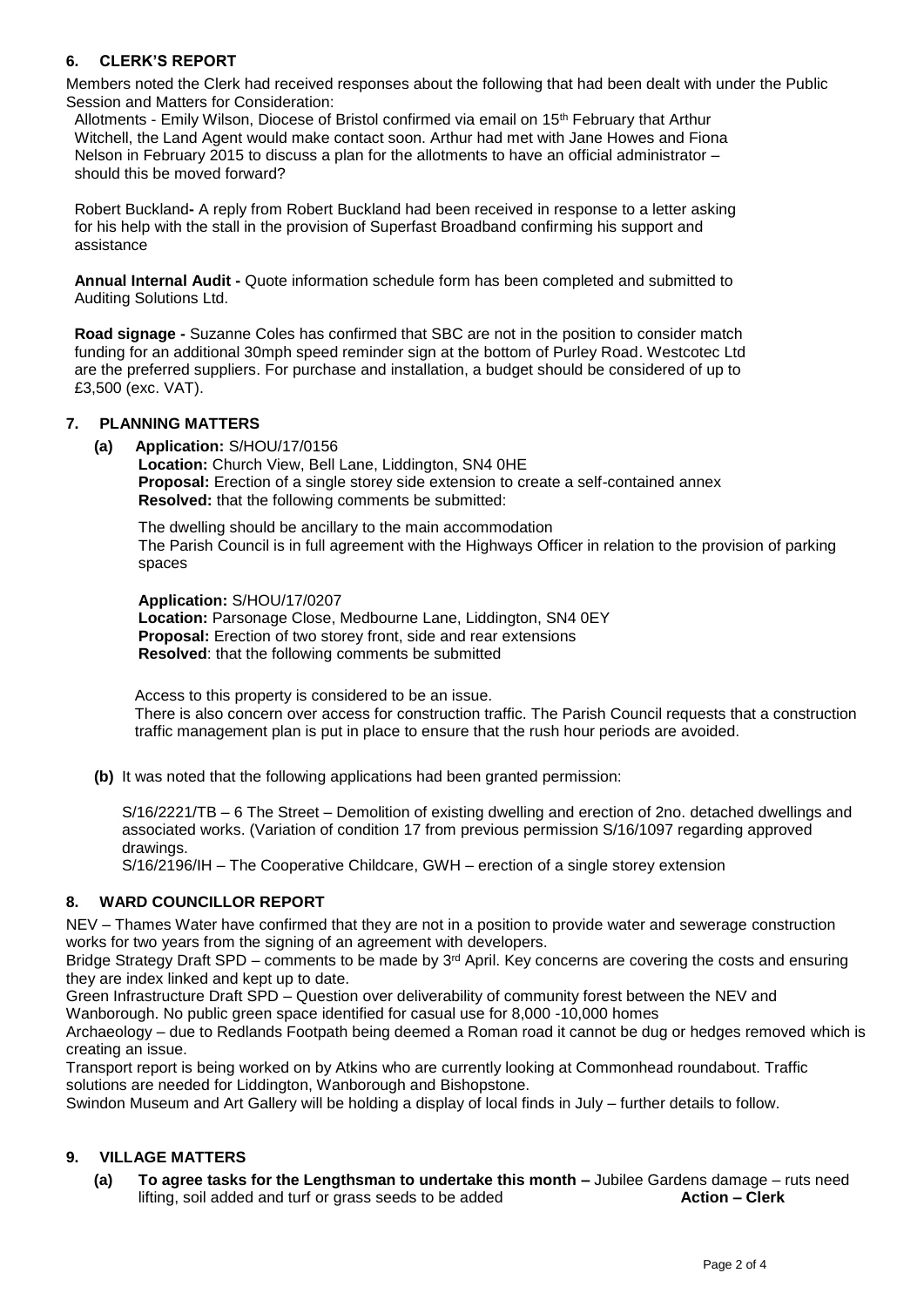Footpath maintenance – James Garrad to be contacted requesting attention to footpath prior to transfer of responsibility to the Parish Council **Action – Cllr Wilson**

- **(b) To provide an update with regards to services transfer from Swindon Borough Council -** Cllr Moore proposed that the contract with Adams and Watt be signed. The proposal was seconded by Cllr Lomax and unanimously agreed. **Action - Clerk**
- **(c) To review the proposed donation of £1,000 (excluding VAT) to the Liddington Village Hall and agree that the supply and installation of replacement lighting in the Village Hall falls within this remit and that payment should be made to the supplier by LPC on its completion to the satisfaction of the Village Hall Committee.** – Cllr Wilson proposed that the amount be approved. The proposal was seconded by Cllr Moore and unanimously approved
- **(d) 2017 CPRE Wiltshire & Hills Group Best Kept Village Competition –** The meeting agreed that Liddington Village should enter the competition **Action - Clerk**
- **(e) A complaint has been made to the Clerk about the condition of the football pitch relating to dog mess not being removed by owners** – The meeting agreed that signs should be erected at the entrances to the playing field and a piece reminding owners to clean up after their dogs be put in the Lyden Magazine **Action - Clerk**

# **10. FINANCE**

- **(a) Invoices**
	- It was **resolved** to approve payment of the following:
		- Mark Reynolds work as per quote received 3rd October 2016 £800
		- AEL supply and installation of replacement lighting for the Village Hall £1,109.28
		- Clerks Remuneration January, February & March 2017 £492.13
		- Administration payment January, February & March 2017 £43.75
		- Liddington PCC Clerks copy of Lyden Magazine £10.00
		- Wilts and Berks Canal Trust annual subscription £25.00

# **(b) To ratify payments made between meetings:**

It was **resolved** to ratify the following payments made between meetings

- Liddington Village Hall Jan, Feb & March 2016 £18
- Mark Reynolds Hedges at Liddington Playing Field £180
- **(c) To review LPC Risk Assessment document**

Councillor Lomax proposed to accept the revised Risk Assessment document. The proposal was seconded by Councillor Hill.

- **(d) Internal auditor -** it was **resolved** to appoint Auditing Solutions Ltd as the internal auditor for financial year 2016/17. **Action - Clerk**
- **(e) Information Governance Training – WALC** 27th April in Devizes, £40 + VAT per delegate it was agreed that Councillor Hill and the Clerk would attend the training.

### **11. PLAY EQUIPMENT**

It was **resolved** to accept the quote received from KOMPAN for replacement of defective part. **Action - Clerk**

### **12. COUNCILLORS' REPORTS**

Playing Field - Cllr Bunney had sent email confirmation that he had carried out the fortnightly safety inspections of the play equipment on 11<sup>th</sup> and 25<sup>th</sup> February.

### **13. PARISH MAGAZINE**

The Parish Council **resolved t**o the put the following in the Parish Magazine:

- Village Clean up
- Reminder to owners to clean up after their dog
- Superfast Broadband
- Best kept Village competition

### **14. CORRESPONDENCE**

The meeting noted that the following correspondence had been received:

- New Eastern Villages (NEV) Green Infrastructure (GI) Strategy Draft SPD
- New Eastern Villages (NEV) Island Bridge Vision Draft SPD

### **15. ITEMS FOR INFORMATION/FUTURE AGENDA**